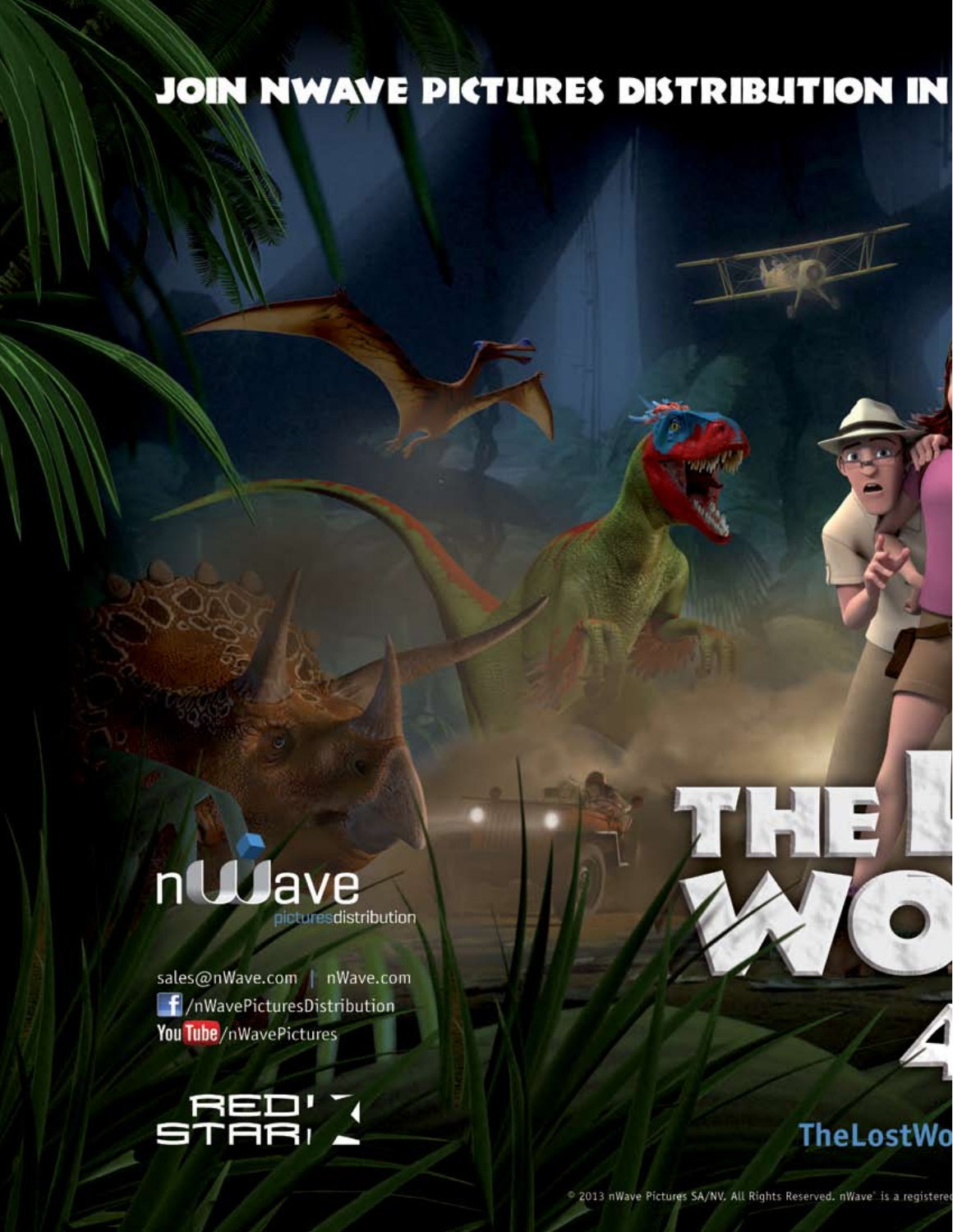## OUR NEWEST WORLD OF ADVENTURE...



**Special 3D Screenings** nWave Booth #4828 November 19-22

**AMERICAS** Janine Baker +1 818-565-1101 jbaker@nWave.com

**INTERNATIONAL Goedele Gillis** +32 2-347-63-19 ggillis@nWave.com

## rld.nWave.com

اساس المراسا

I trademark of nWave Pictures SA/NV. 2013 Red Star Films Ltd. All Rights Reserved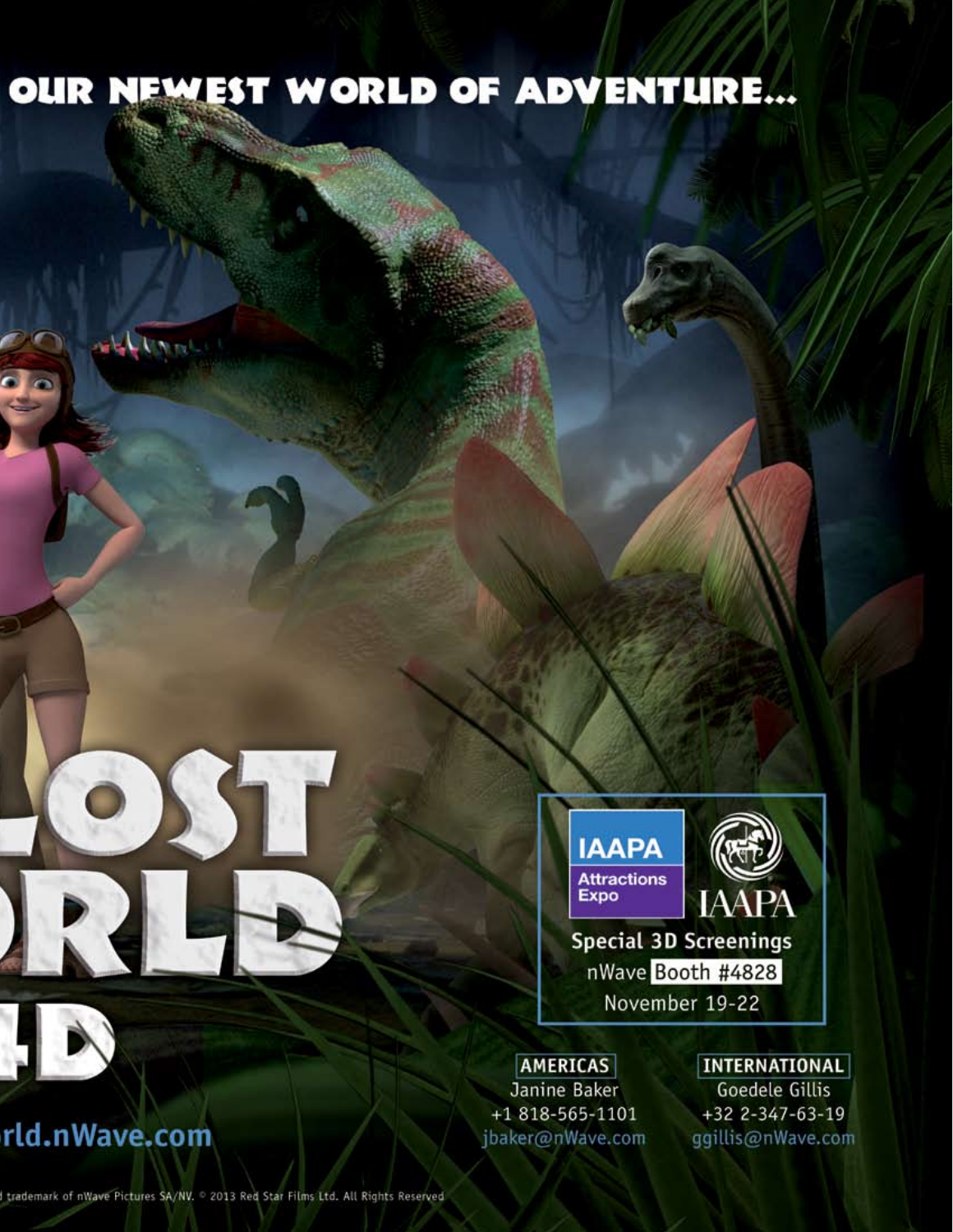

# **catching the nWave**

new technologies boost the growth of 3D

*interviews by Janine Baker, Senior VP, Film Distribution & Development, nWave Pictures Distribution*

#### **The future of 3D**

#### *•Ben Stassen, 3D Producer/ Director, nWave Studios SA*

Co-owner and co-founder of nWave Studios SA, Ben Stassen has been a director/producer of 3D films in the special venue market for over 20 years and made the jump in 2008 to feature films with the "Fly Me To The Moon" 3D release. He shares his thoughts on new technology and growth of 3D.

#### **How can 3D improve and maintain its "wow" factor?**

The future of 3D will depend on the industry's willingness to switch to 48 frames per second (fps) projection systems. At 24 fps, the current mainstream standard, 3D filmmakers have to deal with a lot of technical limitations that greatly impact the creative process. One issue is strobing. At 24 fps, fast action scenes in 3D have a tendency to jump or stutter. Limiting the amount of 3D in the action scenes is more of a missed opportunity than a solution. As Peter Jackson demonstrated with his groundbreaking, HFR (high frame rate) release of The Hobbit, 48fps is the solution.

The bad news is that 48fps requires new production and new projection technologies. The good news is that all the new 4K projectors are capable of projecting at 48fps.

#### **Has Hollywood's expansion of 3D contributed to special venue market growth**?

Yes, when it's a movie like The Hobbit, or a movie like Gravity. The latter has received critical acclaim for its use of 3D as a great visual art, and has stimulated an increase in 3D viewership. Eighty percent of box office revenue for Gravity is from 3D attendance. Audiences are excited about 3D when it is visually stimulating and enhances the emotion of the characters - in this case, emphasizing the emotions of the main character's isolation in space.

But apart from a few outstanding productions such as the two named above, in my observation very few Hollywood ventures into 3D have enriched the medium or justified the cost.

#### **What is new and exciting in the future of Ben Stassen and nWave?**

More and better content – as we continue to work in features as well as the specialty cinema sector, and transmit the experience and assets from one to the other. When we ventured into feature filmmaking in 2005 (Fly Me To The Moon), we were uncertain the move would pay off. The feature film business model seemed far more risky and unpredictable than what we'd been used to. But it did work out for us and has given us a real edge in the specialty arena. We are currently starting production on our sixth feature, and thanks to careful planning, we have been able to combine the production of quality, high-end attraction films at a reasonable cost using the feature assets. There is no way we could produce specialty 4D films like TurtleVision, Sammy & Ray or the upcoming The House of Magic independently from our feature film production pipeline. They would be too expensive and the business model would not work. But this way, we deliver a high quality film to our specialty customers while generating ancillary revenues for the feature productions. It's a win-win situation.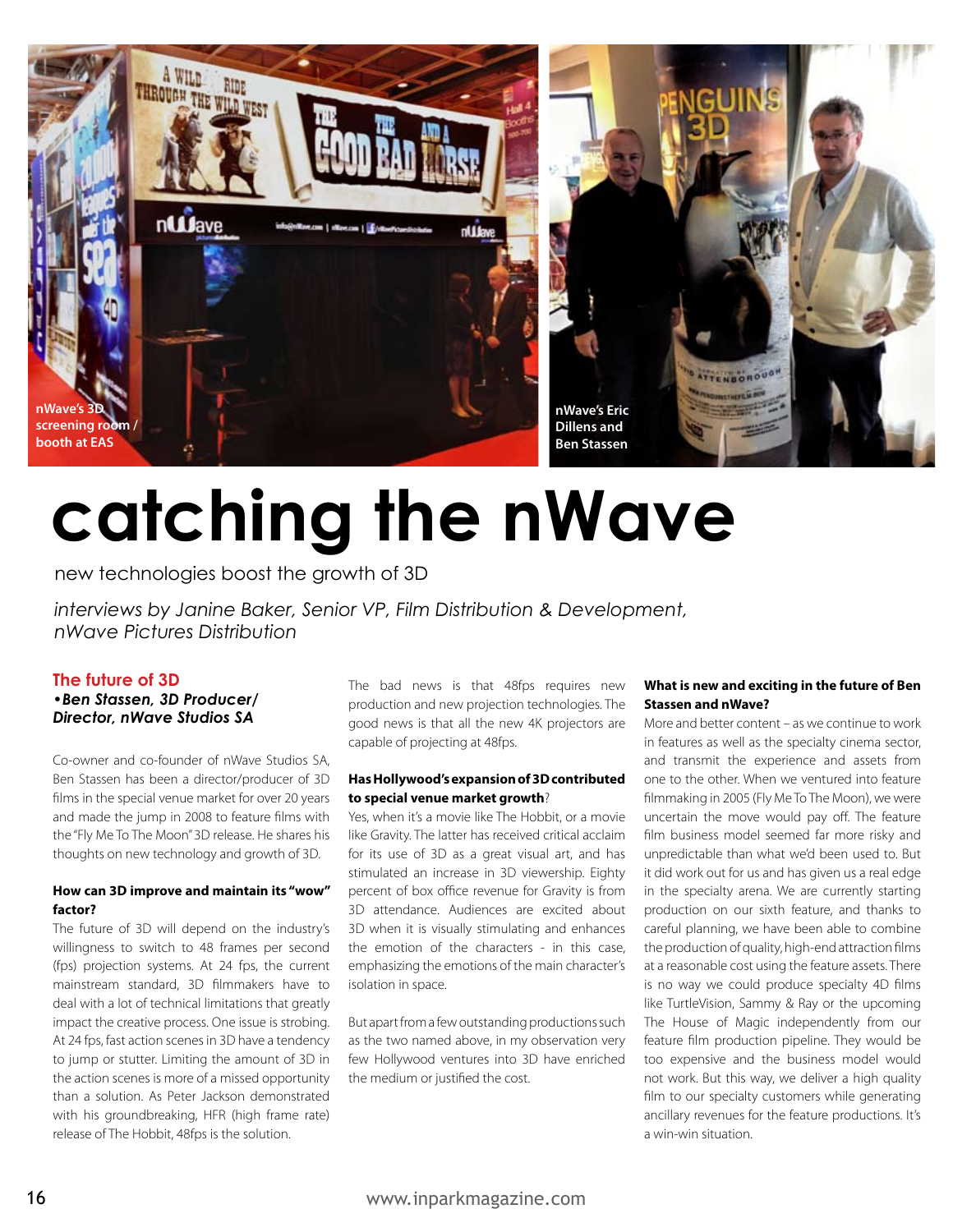#### **The institutional market**

- *•Dean S. Briere, Executive Vice President, Arizona Science Center*
- *•Jessica Packard, Marketing & Communications Director, San Diego Air and Space Museum*

Technology changes in 3D theaters have altered the direction of specialty cinema in museums, science centers, aquariums and other educational venues. Dean S. Briere, Executive Vice President from Arizona Science Center is moderating a panel as part of the museum track sessions at the 2013 IAAPA Attractions Expo. Jessica Packard, Marketing & Communications Director, San Diego Air and Space Museum, is attending the IAAPA Expo.

#### **What is your reason for attending the IAAPA Attractions Expo?**

**Dean Briere:** I believe it is important to understand what is being offered in the attractions industry. Although science centers, zoos and aquariums are organizations with educational missions, we still are businesses that compete for the leisure time and dollars of our guests. Understanding all aspects of how guests use their leisure time and dollars is important to creating a competitive business model. Moreover, guests are looking for more experiential opportunities. Since no one organization can be everything to all people, developing partnerships is important to meet this need. The IAAPA expo is effective at bringing the attractions world and the education world together.

**Jessica Packard:** We're always looking for ways to stay relevant, fun and entertaining and IAAPA helps to keep us in the loop on the latest and greatest.

#### **Has 3D exhibition altered or helped increase the flow of attendance to your facility? Has it contributed to the educational mission?**

**Dean Briere:** It is incumbent upon science centers to use appropriate ways to communicate science to generate a more scientifically literate world population. The 3D giant screen theater allows us to offer educational content that complements the interactive exhibit experiences in the science center. We often pair a traveling exhibition with a giant screen 3D film. We have found that the combination increases attendance more than either could do alone. The pairing enables visitors to gain a greater understanding of the subject, and that helps achieve our larger educational objective.

#### **nWave celebrates 20 years in business**

nWave reports that it is growing in production, distribution and diversification. The company, which recently marked its 20th anniversry, has added employees and developed a marketing department with Julien Bollee as Chief Marketing Officer and Senior VP, Strategy & Sales.

This year at the IAAPA Attractions Expo in Orlando, nWave will demonstrate a JPEG DCinema theater in its booth – the same model of theater that is installed in cinemas, giant screen venues and some amusement parks including Cedar Fair properties. Eric Dillens, Chairman, nWave Studios SA describes this theater as "competitive quality with the local cinema or even better. Clients will be able to view 3D at a higher and brighter resolution which improves the quality of immersive 3D for their audience."

The 3D projection system for this theater is provided by RealD. Meg Wilson of RealD describes the setup as "high quality and high value, using an affordable NEC 900 projector with nWave's superb 3D content delivered on DCI digital cinema packages with RealD 3D."



Creating the world's greatest experiences for the world's leading brands. Call us to discover what we can create for you!

#### www.utopiaworldwide.com

818.980.9940



**Designing attractions, entertainment venues, and shows around the world**

ENTERTAINMENT DESIGN CORPORATION 310.641.9300 - wwww.entdesign.com





Entertaining the world!